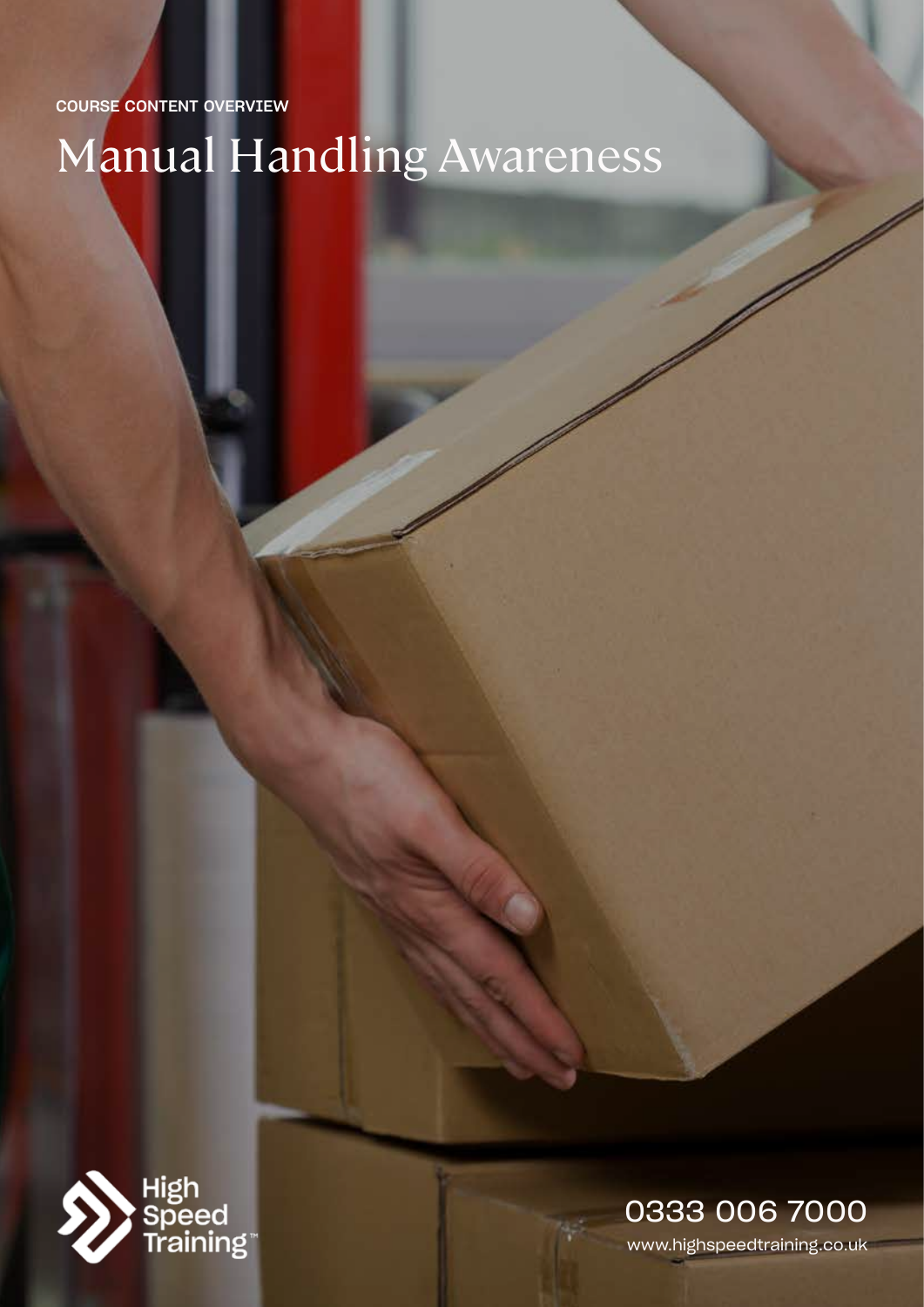This Manual Handling Awareness Training Course is designed to help employers ensure that they and their employees are sufficiently trained in the principles and practices of manual handling. The course also features videos, useful diagrams, and downloadable resources to use in your workplace.

This course explains the principles, practice and techniques of good manual handling. The course follows the requirements of the Manual Handling Operations Regulations 1992 (MHOR) and provides a practical guide for managing and carrying out safe and healthy manual handling. It helps you comply with the law whilst providing useful and practical information in regards to manual handling. This course helps you comply with the law whilst providing useful and practical information in regards to manual handling.

#### **Module One: Introduction and Legislation**

This module explains what manual handling involves, shows the benefits of controlling the risks and outlines the relevant legislation and HSE guidance.

- What is manual handling?
- Who does manual handling affect?
- Injuries and health risks
- Benefits of controlling risks
- The Manual Handling Operations Regulations
- Employer duties
- Employee duties
- HSE guidance

# **Module Two: Manual Handling Injuries**

This module explains the main types of injury caused by manual handling operations and goes into detail on the mechanics of the musculoskeletal system.

- Types of injury
- Immediate injuries
- Musculoskeletal disorders

#### **Module Three: Risk Assessments for Safe Manual Handling**

This module explains how to undertake an effective risk assessment in relation to the manual handling hazards in your workplace.

- What is a risk assessment?
- Who should carry out a risk assessment?
- Identifying hazards
- LITE
- Factors that increase the risk of harm
- Deciding who may be harmed and how
- Occupations most at risk
- Evaluating risks
- Recording the significant findings
- Reviewing and updating
- Results of your risk assessment

## **Module Four: Avoiding and Controlling the Risks**

This module explains the hierarchy of control measures and shows what you need to consider before putting control measures in place. The module outlines some of the mechanical aids available and shows how you can reduce risks using PPE and team handling.

- Employer duties
- Avoiding manual handling
- Reducing the risk
- Team handling
- Mechanical and automation precautions
- Personal protective equipment
- Markings on equipment and PPE
- LITE

### **Module Five: Safe Manual Handling Techniques**

This module demonstrates how the principles of manual handling can be applied in practice. It also includes links to the relevant downloadable templates on the HSE website.

- Lifting and lowering techniques
- Safe weights for lifting and lowering
- Carrying
- Risk assessment and HSE tools
- Pushing and pulling
- Team handling